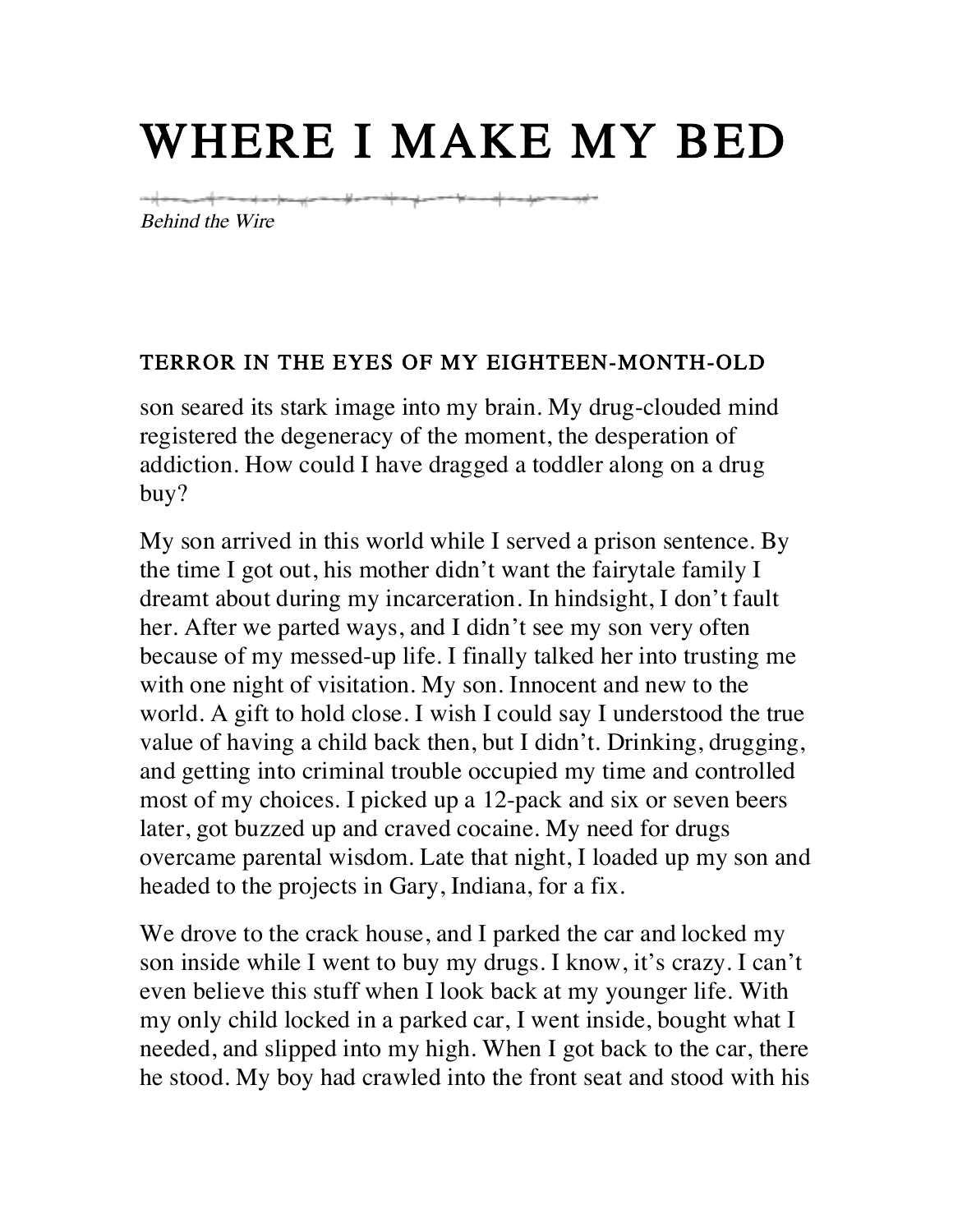hands splayed on the driver side window. He just stared at me, howling, his face red and wet with tears. I had left him alone and terrified in the dark. When I saw his eyes and glimpsed the raw anguish of an innocent caught in my web of misdoings, I knew I'd found the bottom. Disgust, shame, and revulsion for the life I lived flooded my heart. I drove home holding my son in my arms because he wouldn't stop crying. And yet, the drugs still had their iron grip on me. I continued smoking crack on the way home.

God, in His wisdom, didn't let my behavior go unnoticed. Neighbors saw me messed up on drugs while my son was with me. I forgot my phone at the crack house, and my ex-girlfriend called to check on our son. The voice of a stranger answering set off alarms in my ex's mind, and she quizzed the woman. When my ex got to my apartment in the morning, she questioned the neighbors, too. Although I denied it vehemently, she figured out I was doing drugs while caring for our son. After she had whisked him back to safety, she said, "No more." I would not be allowed to see him again. My family couldn't see him. We were done. My name wasn't on the birth certificate, and my rights were limited.

Darkness surrounded me.

#### ¿LIFE PRINCIPLE

You reap what you sow. Parable of the Sower – Matthew 13

#### Break It Down

Psalm 40:2 says, "He also brought me up out of a horrible pit, out of the miry clay, and set my feet upon a rock, and established my steps." The day I lost my son marked my arrival at the bottom of my pit. The next two days passed in pain-filled recollections of how bad choices, broken relationships, and destruction trailed behind me. Could it get any worse than this? Everyone was sick of my behavior. I had used up every family member and every friend with my antics. They were done with me. I had dozens of arrests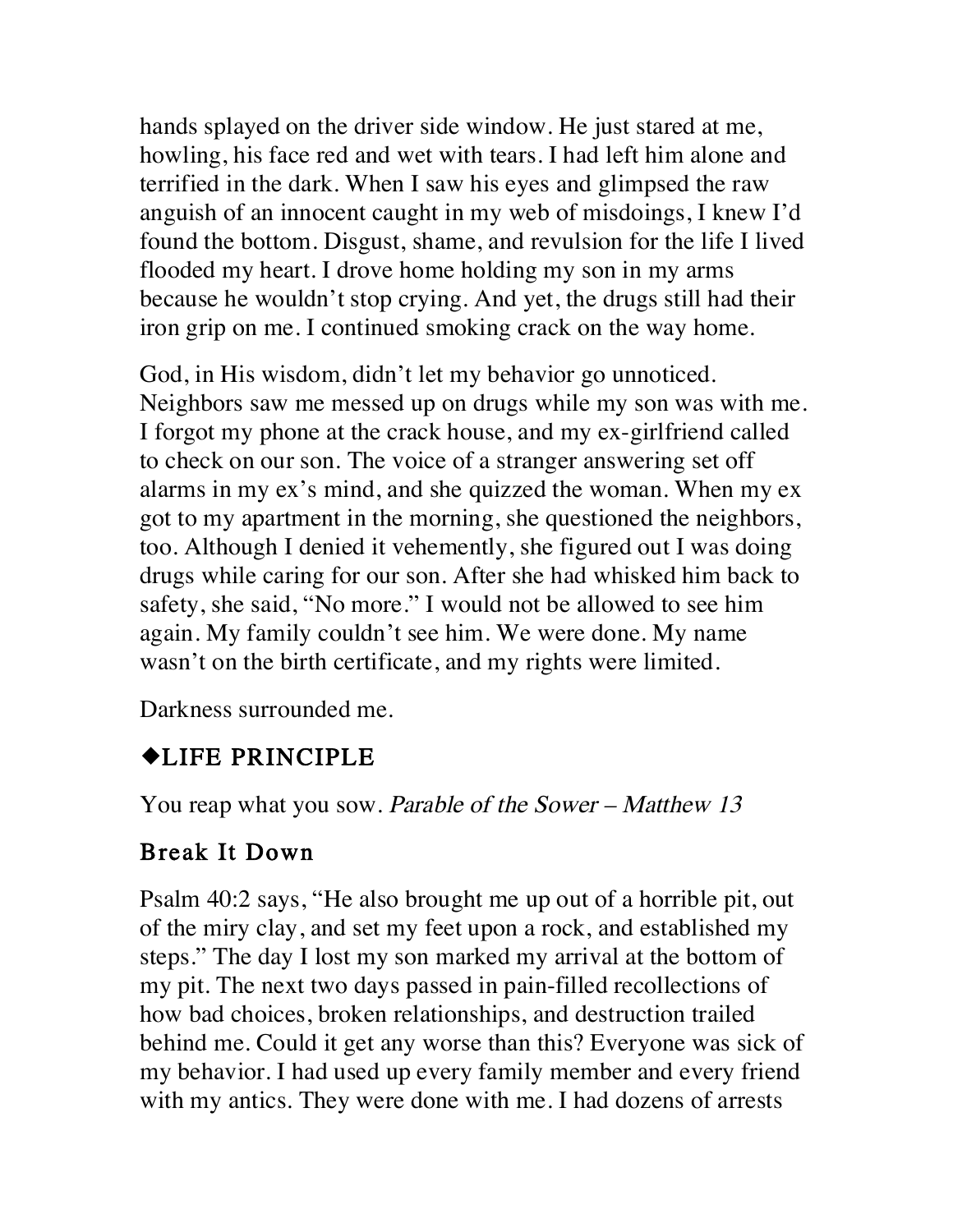behind me. Felony criminal charges were pending. Anger issues and dysfunction marred my relationships. Shame stalked me. And truthfully, I was angry, broken, and done with me, too. I couldn't bear the pain of losing my child. I decided, for the second time, to end my life. I'll tell you about the first time in Chapter Five, but for now, know that when I finally made this decision, it wasn't wildly emotional. It wasn't a plea for help. It wasn't to get attention. I simply judged it time to end my life and end the cycle of misery. At the time, it seemed like the logical next step.

I bought a case of beer and a couple hundred sleeping pills. In an effort to leave the world with a somewhat clear conscience, I gave my ex a call. "It's me."

"Yeah," she replied.

"I wanted to call and apologize for all the trouble I've caused."

Silence.

"I'm really sorry for leaving you alone and pregnant and for going to jail." My drink clouded brain struggled to find the right words. "It's my fault the way we split up. I should have been more responsible. I'm sorry I hurt you. I really am." She was unresponsive and didn't engage in conversation with me. No absolution here. I hung up.

I made the call because this was certain to be my last night of life. Certainty about the end gave me courage and humility to pick up the phone for the last time. I didn't tell her my plans. I just wanted to go into death having tried to make it right with her. The call complete, I downed the beer and sleeping pills with a sense of relief. It didn't take long for the effects to kick in, and I closed my eyes. What happened next stands as one of the greatest shocks of my life.

I woke up.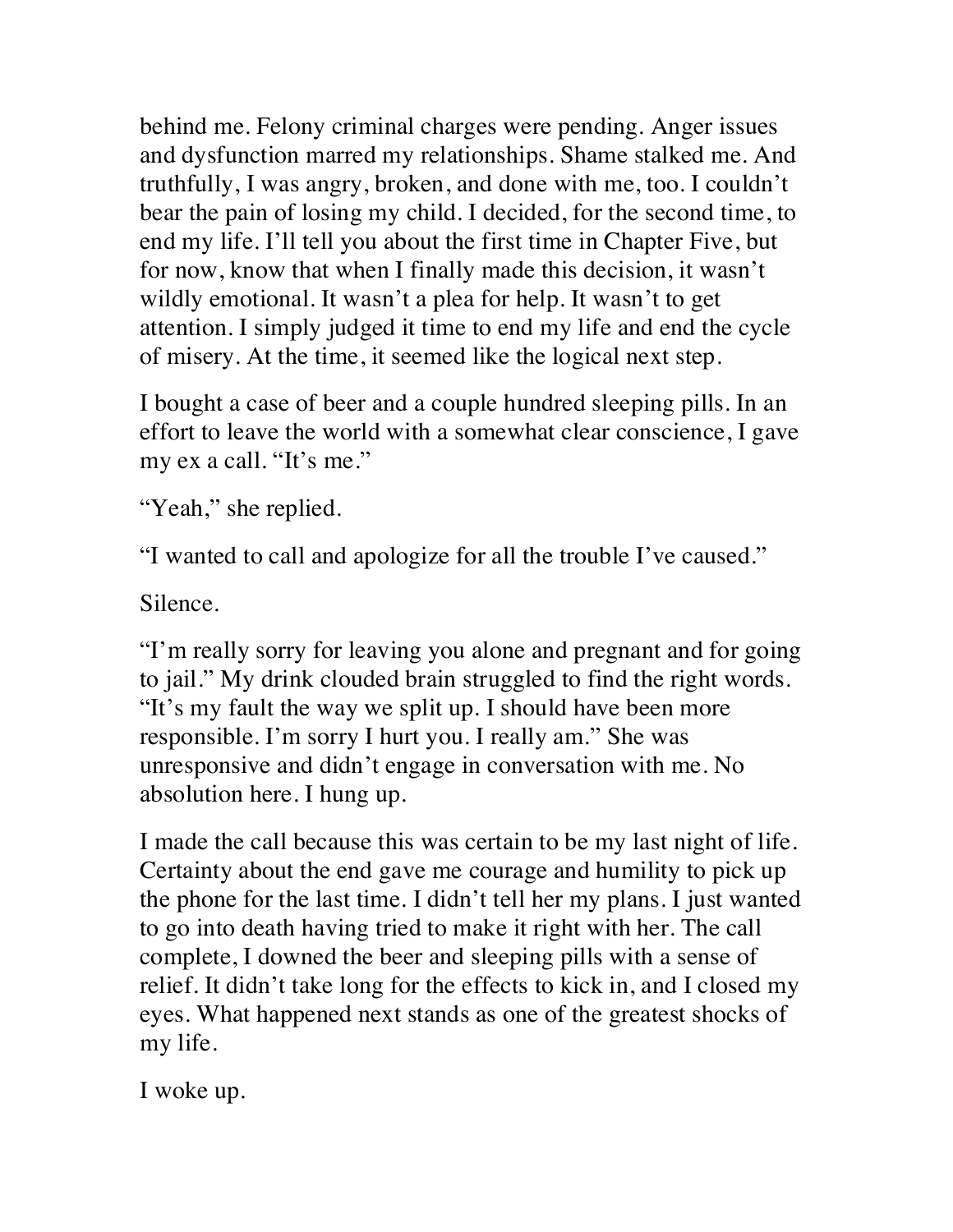About four or five hours after passing out, I awakened with no hangover, no drowsiness, no aftereffects of the drugs or alcohol. I couldn't believe it. It freaked me out. How could I still be living? Crazy! In truth, it scared me. I had no way to process this turn of events. No earthly explanation gave me peace. What do you do with an experience like this? I talked to God about being shocked to be alive. I might have even railed a bit about the uncertainty of what to do now that I had to face living and being accountable for my actions.

In my confusion and fright, I heard a heavenly whisper echo in my heart. "It's not over till I say it's over."

The God-moment and glimmer of hope helped, but I panicked. Now what? Indiana held broken dreams and relationships, outstanding felony charges, and two failed attempts to escape life's difficulties by escaping life. I wanted, needed, yearned to get away. Some part of me wanted to change and pursue a different life, but the overwhelming urge to escape still gripped me. If suicide didn't work, I'd leave the state. I didn't want to face the reality of the life I'd created, and I didn't want to face the criminal system bearing down on me. I was desperate for a new plan. Scheming and manipulating controlled my mind to the point where I needed a safe place to think.

I called my dad who lived in Florida. "I'm sick of the cold weather, and I just need a change. Could I come stay with you for a while?"

"Uhm, well  $\dots$ "

His hesitation spoke volumes to me. And he didn't even know about the pending felony charges. "Listen, I want to try and get my life together. I'm begging you."

"OK, I guess you can stay with me for a few weeks—under one condition. No drinking or drugs."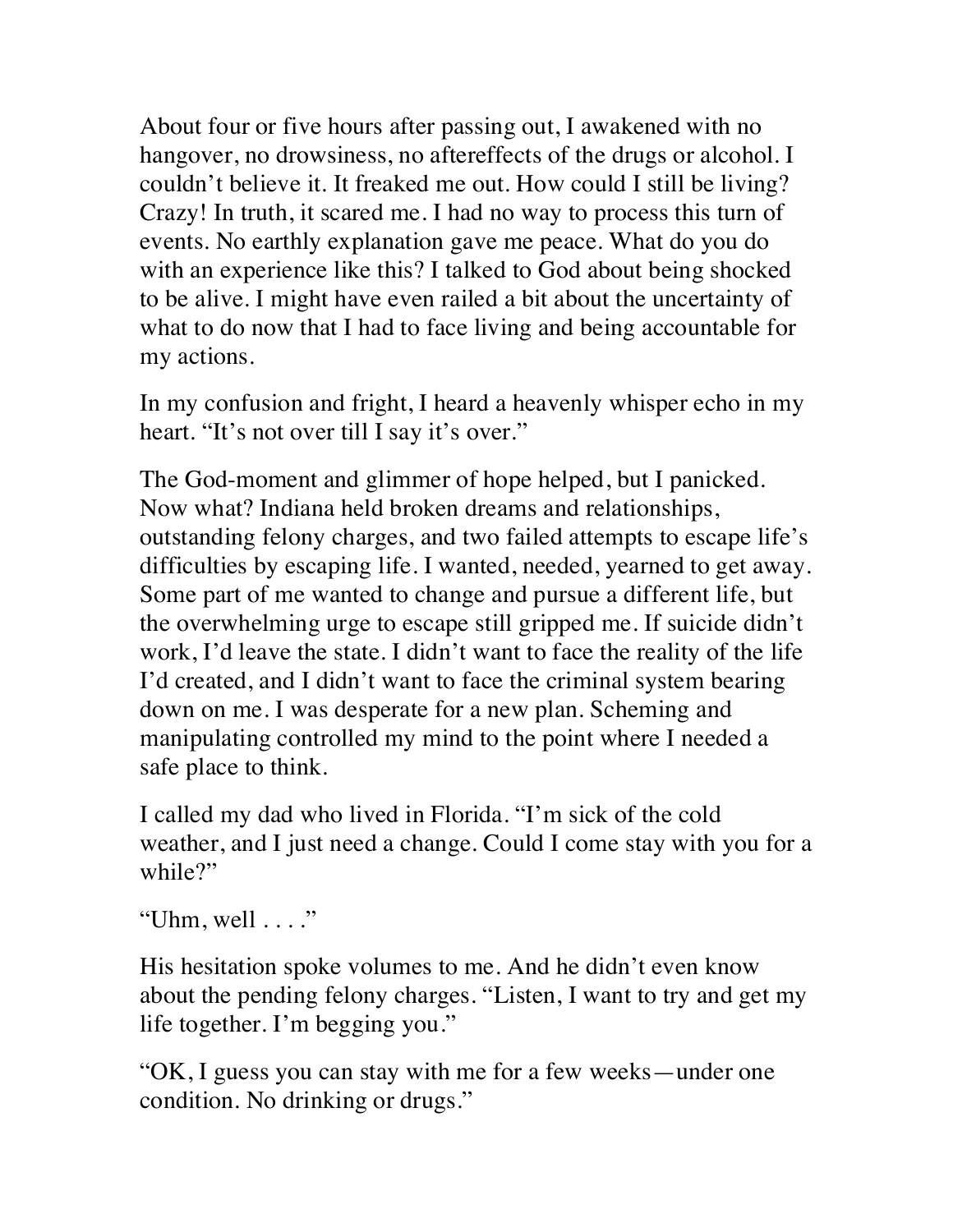"Of course. I understand. No drinking. No drugs. I promise."

I hastily left the state. I ran from myself. I ran from the law. I ran from God. I ran hoping to find a way to cope with life. I didn't give myself a decent chance of success.

Within a day or two, I got drunk. My father called the police and had me escorted off his property. I had a history of violence, and he didn't want to risk me turning on him. The police dropped me off at a gas station. Remember the horrible pit described in Psalm 40? I hit the bottom of my pit when I lost my son. With the decision to dishonor my father's one condition, I made a bad decision to wallow around in that dark pit a little longer. I ended up on the street with a few clothes, no place to live, no one to call, and no prospects for the future.

Homeless shelters, panhandling, and drunken stupors became a way of life. When drunk, the homeless shelters wouldn't house me so I learned to sleep outside. Day-labor jobs helped sustain my drinking and drugging. I earned enough money to keep me in a fog. I came to know the Florida police through a couple of arrests—one for loitering when I walked through private backyards one night while drunk. I gave them my brother's name so they wouldn't find my felony warrants from Indiana. Another time I walked into a stranger's house while drunk and high. I took off my shirt and shoes and fell asleep on their couch. Thank God, they didn't shoot me. I woke up in jail with no clue how I got there and unaware I'd entered a stranger's home. I got my information about the episode by reading the police report. I tried using my brother's name again, but the police found me out. The Panama City Police Department charged me with two felony counts of giving a false name. I spent a couple months in jail.

When released on probation, I went right back at it. I couldn't shake the addictions. I continued to stay drunk and high so I didn't have to be with me. I hated me. I went back to panhandling for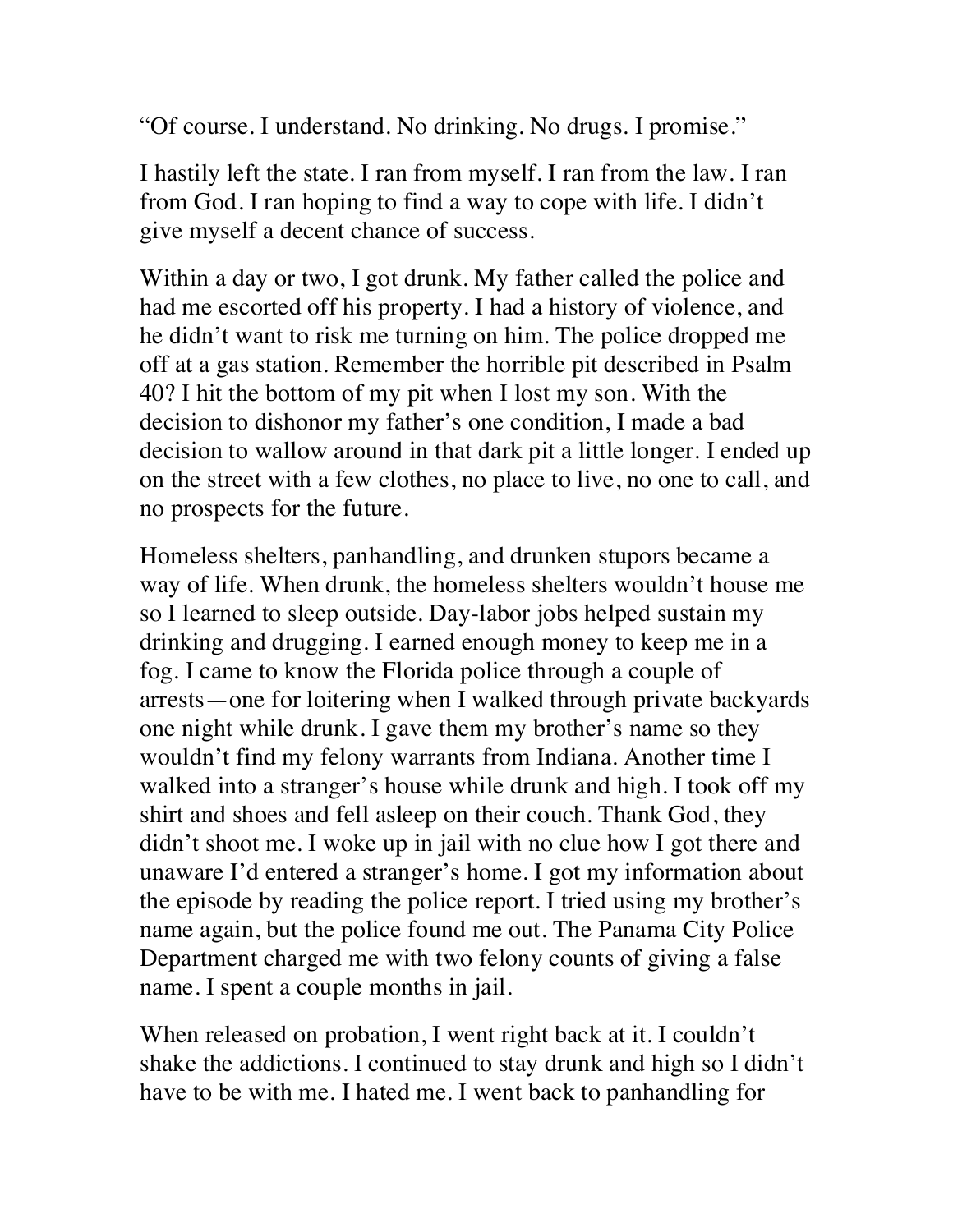change to keep me numb with drugs and drink.

When we're kids and we take our first drink or smoke our first joint, we don't imagine where it can lead in twenty years. Getting drunk or high seems like fun, but all the while chains form and tighten around us. We become prisoners and step behind the razor wire without knowing it. Until finally one day, sleeping in bushes, taking shelter from the rain in a porta-potty, or peeing yourself in a storm drain under a bridge becomes the norm. Blackouts and memory lapses become commonplace. The darkness and lost chunks of time become a nightmare reality.

Because I loathed this reality, I searched scripture for answers. Another interesting Bible verse jumped out at me— one that resonated through my 34-year skid to the bottom. The psalmist says this in 139:8, "If I ascend into heaven, You are there; if I make my bed in hell, behold, You are there." After I lost my son and bottomed out, I spent two more years being stripped of all pride. Humiliated by my homeless existence, I lived in a hell of my own creation. God didn't abandon me, though. He met me where I made my bed, hung with me, and waited.

I went to a liquor store one day and did the classic booze- in-apaper bag routine. Since I didn't want to get arrested for loitering, I warmed up with my bottle under a bridge. After draining it, I walked down the road and passed a homeless shelter. Another homeless guy loitered around the place, and we struck up a conversation. We stood on the sidewalk in front of the shelter and ended up talking about Jesus, he insisted I listen to a preaching CD he liked. He ran into the shelter and borrowed a CD player and headset. There was a recreation area with picnic tables and basketball hoops on one side of the building so we found a spot to sit for a while. I climbed on top of a picnic table and popped the headphones over my ears.

The preacher spoke of wasted potential, and my heart cringed.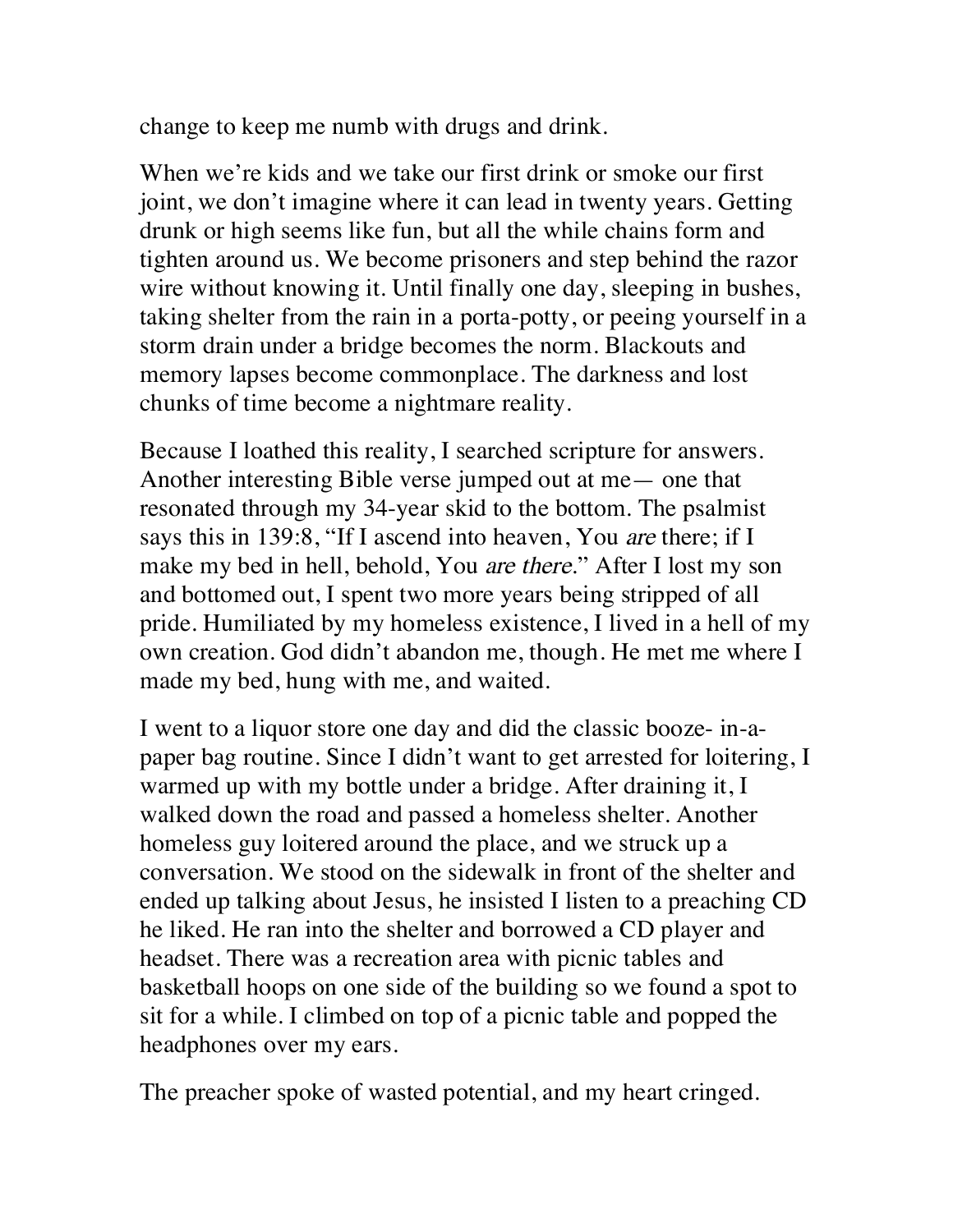Tears started rolling down my cheeks as I heard God speaking directly to my soul through the preacher's words. He talked about the millions of people all around the earth with great abilities and high callings. He grieved about the cluelessness keeping so many from reaching their potential. Then he spoke a prophetic word that cut away some of the shell around my heart. "I tell you the truth. There's a homeless man drinking out of a paper bag under a bridge right now who can out-preach anybody in this church."

The preacher's words rang through my brain and spirit. God encouraged me and suddenly became very personal. He had seen me under the bridge that day and lined up another homeless guy with a CD message for my heart in that exact moment. I cried out years of frustration and hurt. God was right there with me.

My journey toward God got a nudge that day from a preacher I may never know till I reach heaven. His words encouraged me to carry on. In the following pages, I'll share more of my struggles and so many testimonies of how God works to draw us into His family. Remember, I said I wallowed in the clay at the bottom of my pit for a couple more years. Even though the CD message got my attention, it took God some time to break through my stubborn fear of facing my actions and changing course. He suffered right alongside me for two more hellish years. He waited while I floundered in self-pity and hatred. Till I was ready to listen.

I'm thankful for His patience. Today, He's still working with me daily to refine, grow, and change me into the man He envisioned from my conception. Many of my mistakes now stand as a shining light and testimony to His sovereign power and authority. I can claim no glory for myself in this tale. He allowed me the freedom to suffer as a wandering hobo. The freedom to discover I was a prisoner even when not physically behind the wire. Though God has healed many of my relationships, others remain estranged. My son remains beyond my reach, for now. I pray for forgiveness and reconciliation. One day, God will make a way for restoration of my